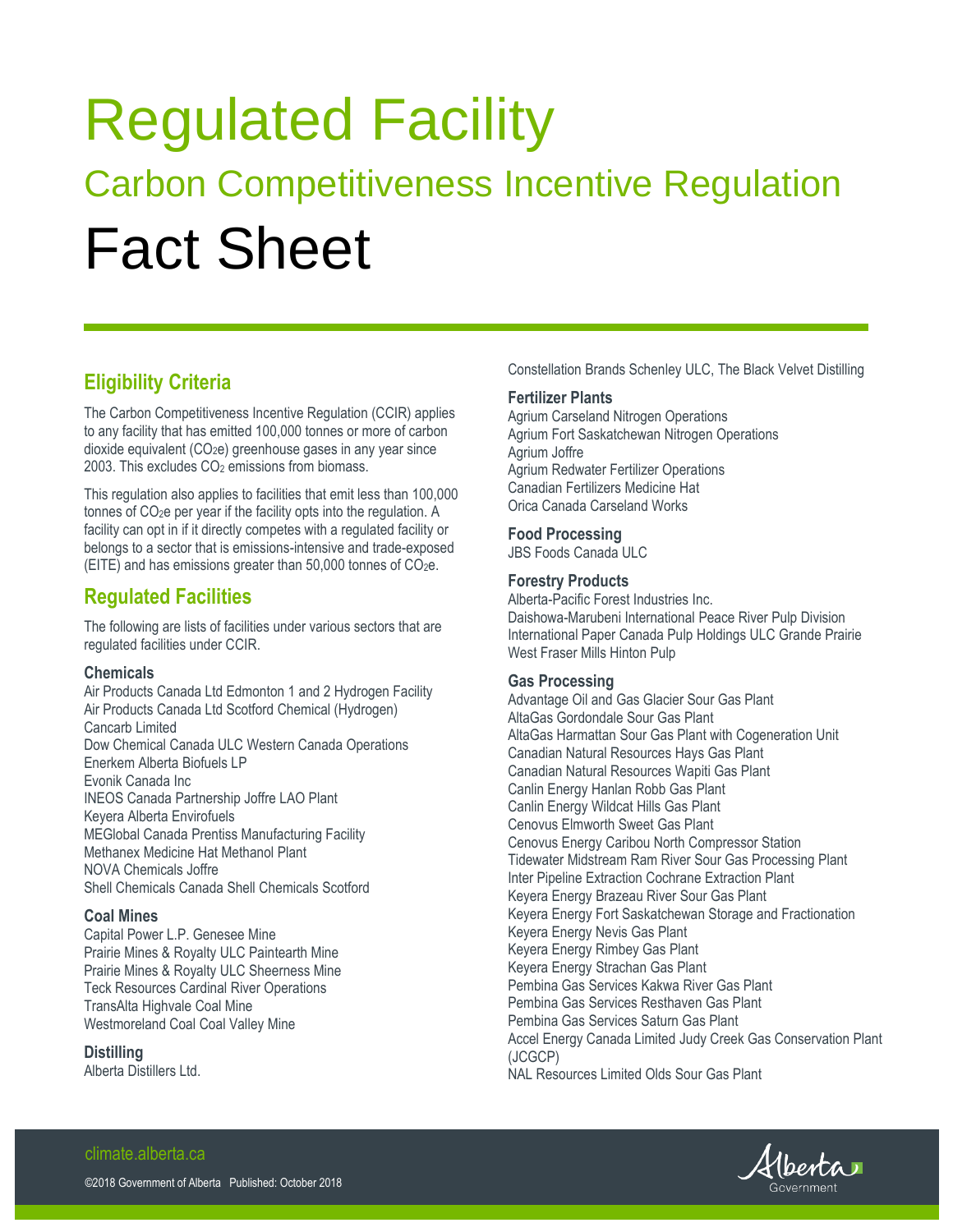Caledonian Midstream Quirk Creek Gas Plant Peyto Exploration Oldman Gas Plant Plains Midstream Canada Fort Saskatchewan Storage and **Fractionation** Birchcliff Energy Pouce Coupe Gas Plant Repsol Oil and Gas Canada Edson Gas Plant SemCAMS ULC K3 Gas Plant SemCAMS ULC KA Gas Plant Seven Generations Karr Gas Plant Shell Canada Caroline Complex Shell Canada Jumping Pound Gas Plant Shell Canada Waterton Complex Plains Midstream Canada Energy Empress LP Empress Straddle Plant TAQA North Crossfield Gas Plant Tidewater Midstream and Infrastructure Brazeau Sour Gas Plant

#### **In Situ Facilities**

Athabasca Oil Hangingstone Enhanced Recovery In-Situ Athabasca Oil Leismer Bitumen Battery Canadian Natural Resources Kirby Canadian Natural Resources Peace River Complex Canadian Natural Resources Wolf Lake, Primrose and Burnt Lake Cenovus FCCL Christina Lake SAGD Bitumen Battery Cenovus FCCL Foster Creek SAGD Bitumen Battery Connacher Oil and Gas Algar Connacher Oil and Gas Pod One ConocoPhillips Surmont Partnership Surmont SAGD Devon Canada Jackfish SAGD Facility Husky Oil Operations Sunrise Thermal Husky Oil Operations Tucker Thermal Imperial Oil Resources Cold Lake Japan Canada Oil Sands Hangingstone SAGD Japan Canada Oil Sands Hangingstone Expansion Facility MEG Energy Corp. Christina Lake Regional Project Nexen Energy ULC Long Lake Osum Production Corp. Orion Complex Pengrowth Energy Lindberg SAGD CPF PetroChina Canada Ltd. MacKay River Commercial Project Suncor Energy Firebag In Situ Suncor Energy MacKay River

#### **Landfills**

Waste Management of Canada West Edmonton Landfill Beaver Regional Waste Management Services Commission Ryley Class II Landfill

**Metals** Sherritt International Corporation

#### **Minerals**

Baymag Plant II Graymont Western Canada Exshaw Lafarge Canada Exshaw Cement Plant

#### Lehigh Cement

#### **Oil Sands**

Canadian Natural Resources Horizon Canadian Natural Resources Muskeg River and Jackpine Mine Fort Hills Energy L.P. Fort Hills Oils Sands Project Imperial Oil Resources Kearl Oil Sands Project Suncor Energy Oil Sands Base Mine Syncrude Canada Mildred Lake and Aurora North Plant Sites

#### **Oilseed Processing**

ADM Lloydminster Richardson Oilseed LTD Cargill Inc. Camrose Facility Bunge Canada, Ft. Saskatchewan Bunge Canada, Wainwright

#### **Pipelines**

Alliance Pipeline Alberta Pipeline System ATCO Gas and Pipelines – Pipelines Alberta System TransCanada Alberta System

#### **Power Plants**

Air Liquide Canada Scotford Complex Alberta Power (2000) Battle River Generating Station Alberta Power (2000) Sheerness Generating Station Alberta Power Canada Ltd Oldman River Hydroelectric Facility ATCO Power Canada Muskeg River Cogeneration Plant ATCO Power Canada Poplar Hill ATCO Power Canada Rainbow Lake Cogeneration Unit 4 ATCO Power Canada Rainbow Lake Generating Station Unit 5 ATCO Power Canada Valleyview Generating Station Calgary Energy Centre No. 2 Calgary Energy Centre Canadian Natural Resources Limited Brintnell South Thermal Electric Power Generation Plant Capital Power Clover Bar Energy Centre Capital Power Genesee Thermal Generating Station Units 1 and 2 Capital Power Genesee Thermal Generating Station Unit 3 City of Medicine Hat, Electric Utility – Generation City of Medicine Hat Unit 16 Power Plant ENMAX Cavalier GP Cavalier Power Plant ENMAX Independent Energy Solutions Inc. Downtown District Energy Combined Heat and Power ENMAX Generation Portfolio Crossfield Energy Centre ENMAX Shepard Energy Centre GENAlta II Carson Creek GENAlta II Judy Creek 14-6 Genalta III Limited Partnership Bellshill Power Plant Grande Prairie Generation, Northern Prairie Thermal Electric Power Plant Keyera Energy Ltd Minnehik Buck Lake Milner Power H.R. Milner Generating Station NAT-1 GP Inc. NAT-1 Nexen Energy ULC Balzac Power Plant

## Hberta

#### climate.alberta.ca

©2018 Government of Alberta Published: October 2018